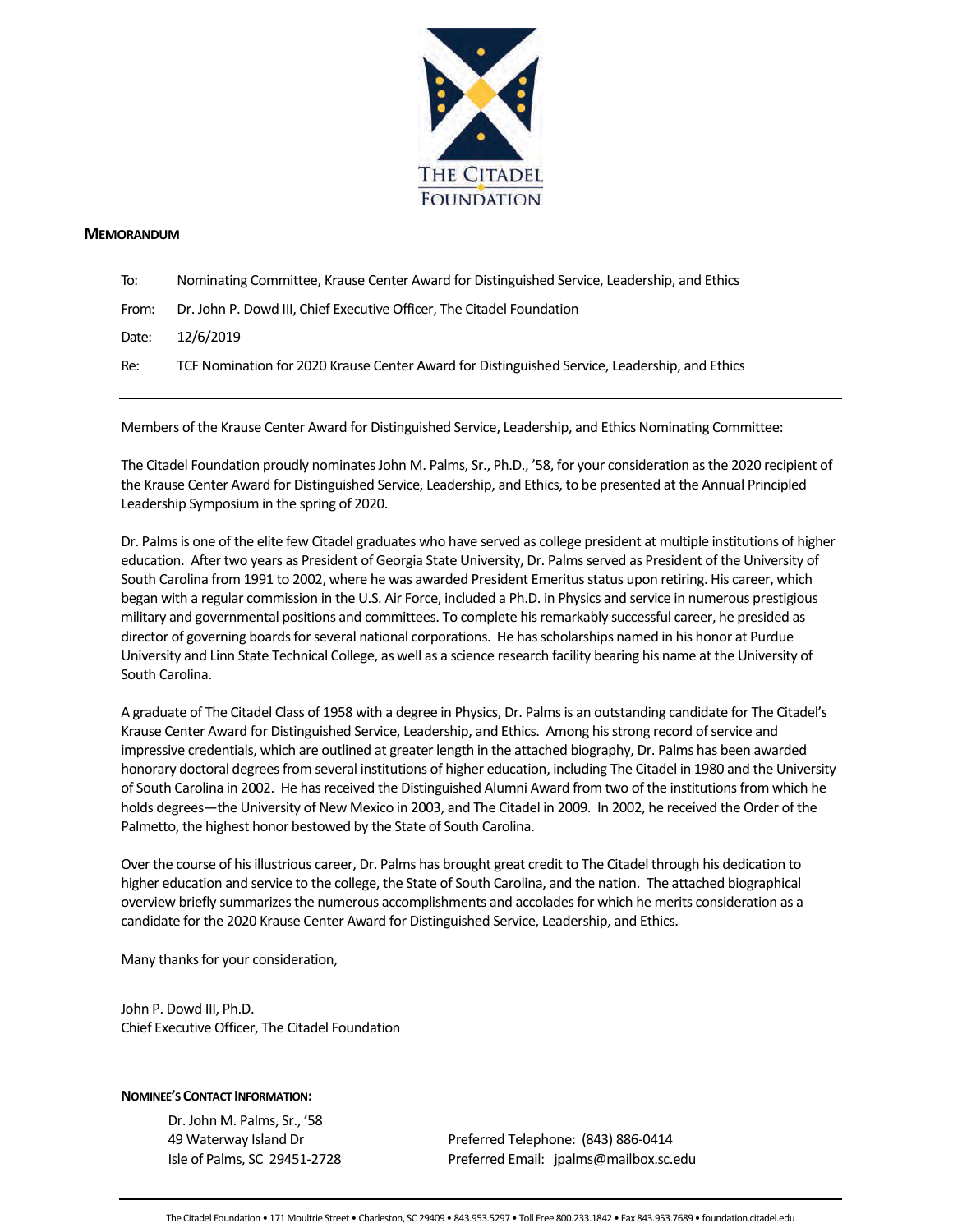

**Dr. John M. Palms, Sr., Ph.D., 1958**  Isle of Palms, SC

**BS Physics, The Citadel, Golf Company -- Alumni MS Physics, Emory University, 1959 Ph.D. Physics, The University of New Mexico, 1966**



## **Distinguished President/Professor Emeritus, University of South Carolina**

**Institute Defense Analyst and Former Chairman of the Board of the Institute for Defense Analyses** John Michael Palms was born June 6, 1935, in Rijswijk, The Netherlands. The Palms family left for the United States shortly after Germany invaded Poland, returned to Holland after the war, and then permanently immigrated to the United States in 1951. He became a citizen in 1956.

Dr. Palms' career has been in academia, national security, business and volunteerism. He graduated in 1958 from the Citadel as a distinguished Air Force ROTC cadet and received a regular commission in the Air force. His first assignment was at Emory University where he received a Master's degree in Physics in 1959. Then as a Nuclear Weapons Officer, he worked at Kirkland Air Force base, Los Alamos, Livermore and Sandia Labs and also taught physics at the United States Air Force Academy. After his Air Force active duty, he completed his Ph.D. in physics at The University of New Mexico with a dissertation at Los Alamos in 1966. He then joined the faculty at Emory University. There he served for twenty-three years moving from an assistant professor to the University's Chief Academic Officer. He held the Charles Howard Chandler Chaired Professorship of Radiation and Environmental Physics. He was a member of the National Nuclear Accreditation Board and the Advisory Council for the National Academy of Nuclear Training of the Institute for Nuclear Power Operations. He also was a co-head of the team who designed the public assisted Ecological Based Environmental Radiation Monitoring Programs for the Three Mile Island Nuclear Power Plant after the plant's accident. In 200l, the NORTH AMERICAN TECHNICAL CENTER BOARD chose him The Radiation Protection Professional of the Year. After moving from Emory to Georgia State University as President for two years, he moved to be President of the University of South Carolina in Columbia. After serving in that capacity for almost twelve years, he assumed his role as Distinguished Professor for five more years retiring in 2007. He has published over sixty scientific and technical papers and reports.

His business experience includes serving for twenty-one years on the boards of Exelon Corporation, the largest nuclear utility with nineteen nuclear power plants and on the board of Assurant Corporation where he has served as Chairman from 2006-2011. Other public corporate boards include The Geo Group, one of the largest public prison companies in the world and Computer Task Group, (an information technology company).

National security service involves being on the board for twenty years, ten as chairman of the Institute for Defense Analyses, a Federally Funded Research and Development not for profit agency which advices the Secretary of